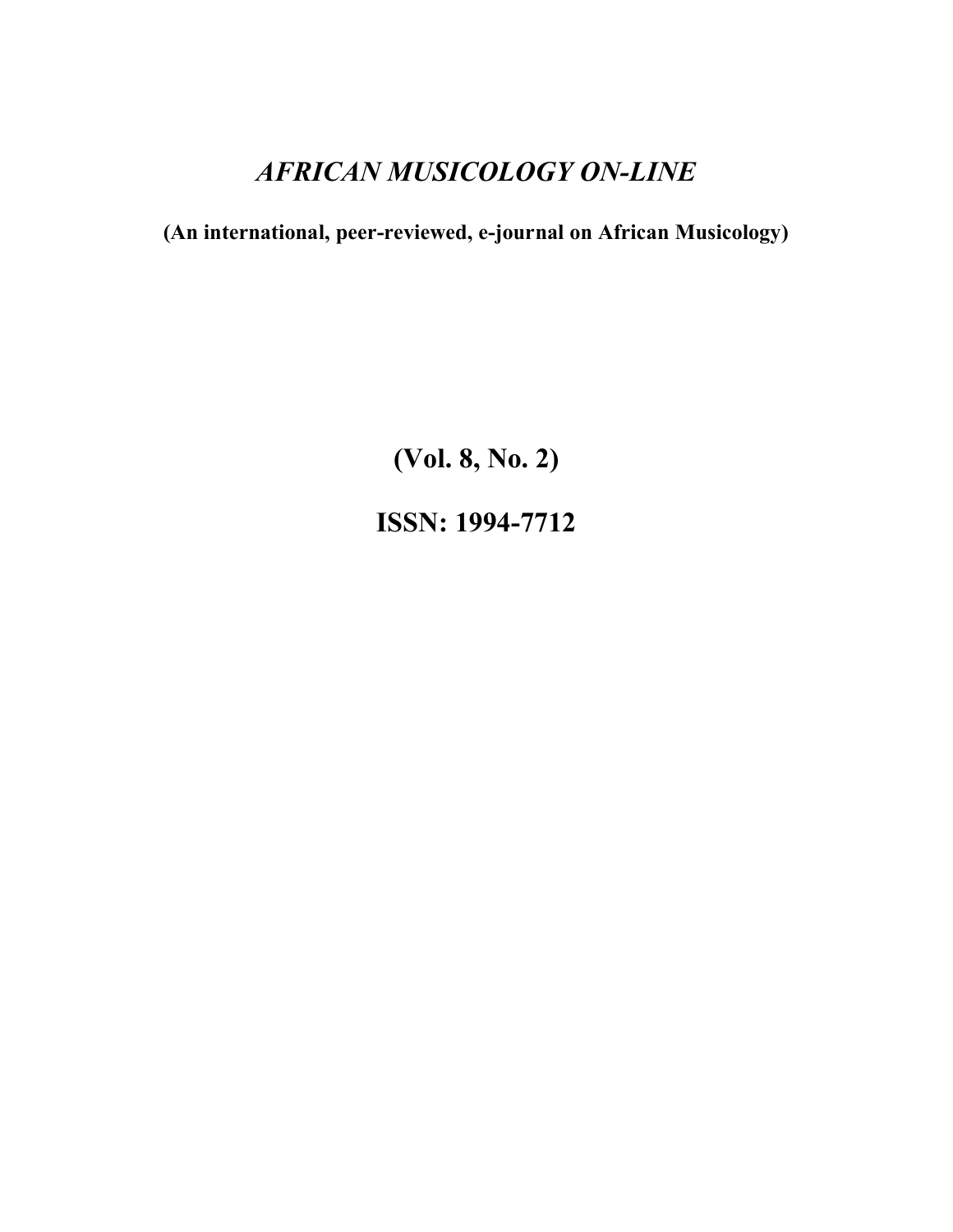## *AFRICAN MUSICOLOGY ON-LINE*

*Vol. 8, No. 2 [2018]*

**(An International, peer-reviewed e-journal on African Musicology)**

### **ISSN: 1994-7712**

www.africanmusicology.com

#### **Published by:**

*Bureau for the Development of African Musicology (BDAM)* 

Editor-in-Chief: Prof. Mellitus Wanyama,

Journal of African Musicology Online

#### **© 2018. All Rights Reserved. BDAM.**

#### **The aims and objective of** *African Musicology Online* **are as follows:**

- To serve as the voice of Africans at the international level in the study of their own Music;
- To publish original research papers and reviews by Africans on their own music (encompassing all categories of African music);
- To foster mutual co-operation among African scholars in the field of African Musicology;
- To promote and develop the concept and practice of African Musicology, by Africans.

#### **All enquiries and correspondences should be directed to:**

The Editor-in-Chief:wanyamam@yahoo.com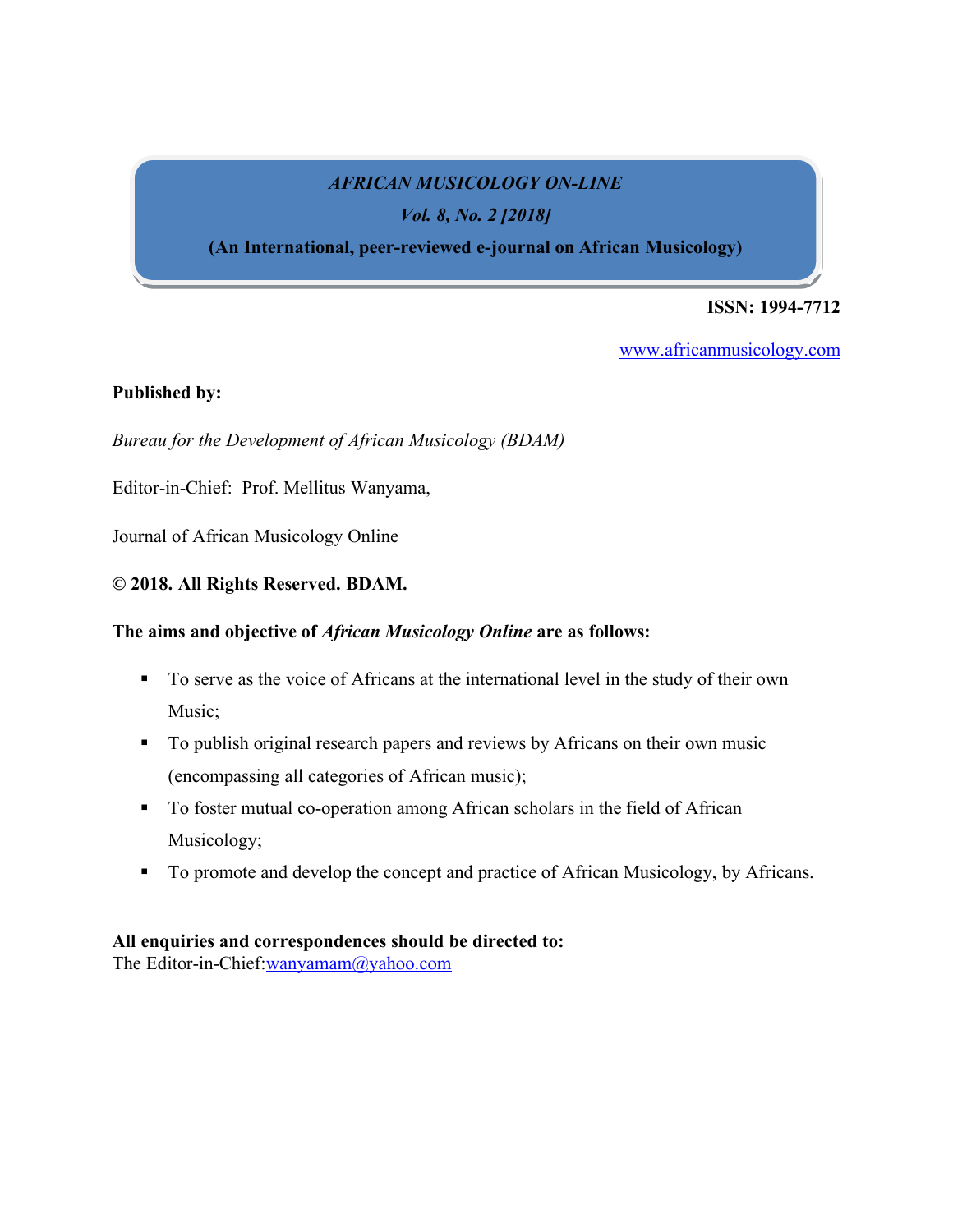## **EDITORIAL BOARD**

# **Editor-in-Chief**

| Prof. Mellitus N. Wanyama  | (Kenya)   | wanyamam@yahoo.com                       |
|----------------------------|-----------|------------------------------------------|
| <u>Associate Editors</u>   |           |                                          |
| Prof Madimabe Geoff Mapaya |           | (South Africa) geoff.mapaya@univen.ac.za |
| Prof. Jean Kidula          | (USA)     | <u>jkidula@uga.edu</u>                   |
| Prof. Akosua Obuo Addo     | (USA)     | addox002@umn.edu                         |
| Prof. John Baboukis        | (Egypt)   | baboukis@aucegypt.edu                    |
| Prof. 'Femi Adedeji        | (Nigeria) | olufemiadedeji@yahoo.com                 |
| Prof. Minette Mans         | (Namibia) | mans@iafrica.com.na                      |
| Prof. E.A. Akuno           | (Kenya)   | emilyakuno@gmail.com                     |
| Dr. Joshua A. Amuah        | (Ghana)   | joshuaamuah@yahoo.com,                   |
| Prof. Rose Omolo-Ongati    | (Kenya)   | $romollo30(a)$ yahoo.com                 |
| Prof. I.O. Idamoyibo       | (Nigeria) | idamoyibomusdel@yahoo.co.uk              |
|                            |           |                                          |

# **International Editorial Advisers**

| Prof. Meki Nzewi        | (Nigeria) | mekinzewi12@gmail.com         |
|-------------------------|-----------|-------------------------------|
| Prof. Kofi Agawu        | (USA)     | $k$ agawu $(a)$ princeton.edu |
| Prof. Tina K. Ramnarine | (U.K)     | Tina.k.ramnarine@rhul.ac.uk   |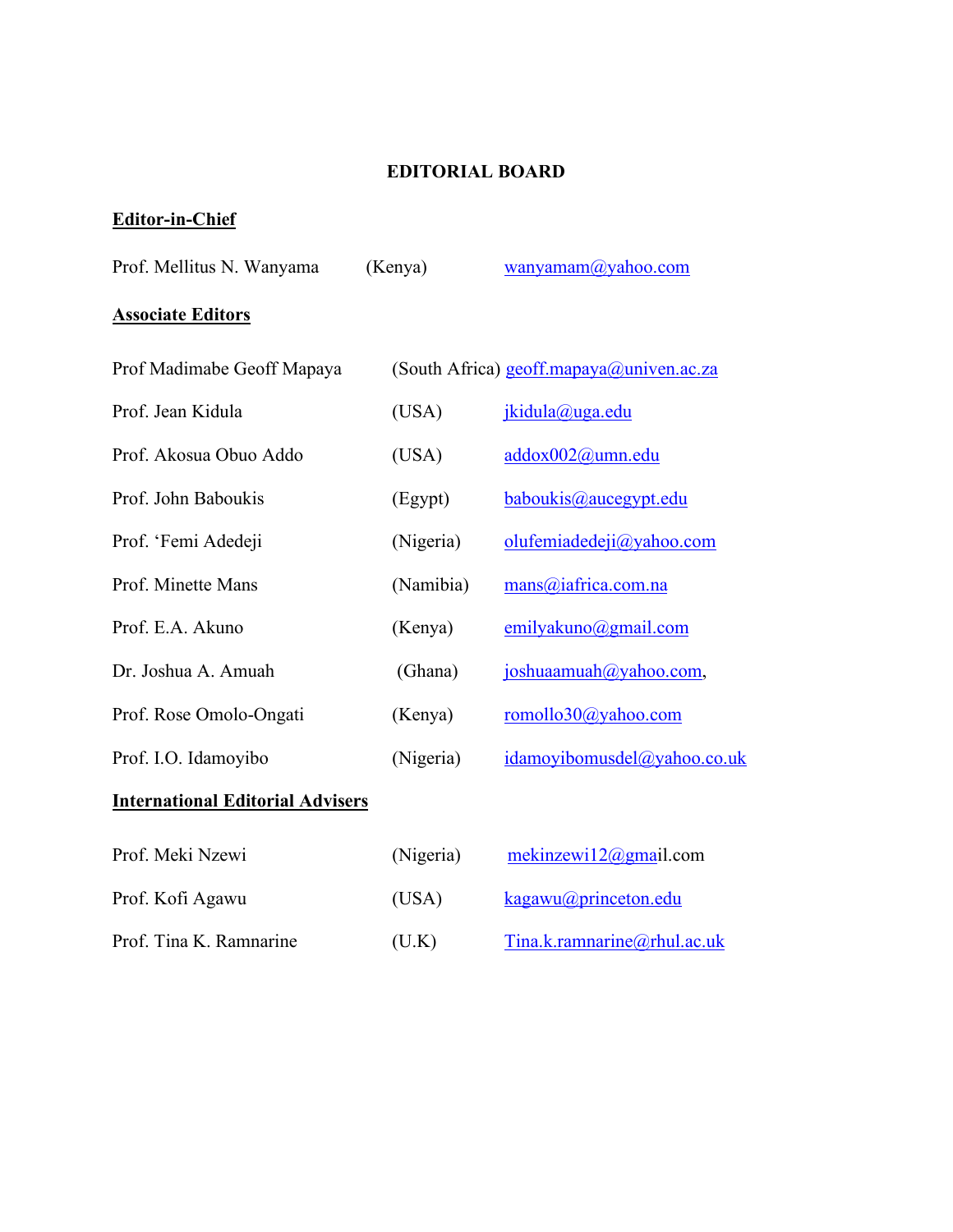#### **FOREWORD**

Welcome to the second issue of the eighth volume of African Musicology Online Journal. I thank the Editorial Board and the authors for their effort in making every issue a success. This issue includes four papers that exemplify the type of papers favoured by the journal, bridging but unlimited to Musicology, ethnomusicology, classical music, jazz, Conducting and Ensembles, among others.

The first article; 'Musical Archiving of Nigerian Ethics and Identity in *Àgídìgbo* Music of Yorùbá of Southwestern Nigeria' by Olaolu Emmanuel Adekola explores how traditional music is used as an agency for archiving cultural values in Yorùbá cosmology, using àgídìgbo music as a point of reference. The author elicits information on this topic from musical excerpts, life performance of àgídìgbo exponents in Iwo (Osun state), Eruwa (Oyo state) and Abeokuta (Ogun state) and establishes that àgídìgbo is a veritable means through which Nigerian ethics and identity of communal living, solidarity, contentment, patriotism, and hospitality are preserved for present and future contemplations.

Adesokan Zacchaeus Adelere, in the second paper; 'Music Education: A Panacea for the Handicapped Children' drives attention to the fact that Music is universally important to every human being. This particularly is related to how every child responds to rhythm and music activities. Through musical activities, children acquire the basic skills, attitudes, values, norms, customs, and knowledge and tend to appreciate their culture. Like every other human being, the handicapped children too, possess aptitudes, skills, concepts and knowledge that if appropriately utilized will help to solve many of the physical, social, educational, political and economic problems in the society. The author thus drives the point home by examining basic educational needs and musical activities of the handicapped children and how best music education can effectively be used to enhance livelihood of this vulnerable group.

'The Technology of Dừndứn Drums in Yoruba Culture is the third paper authored by Adesokan, Zacchaeus Adelere. In his view, Musical instruments, no matter what culture on earth they are found in, often represent the most complex technological development of that particular culture. He exemplifies the Dừndứn drums which are the most famous traditional drums in Yoruba culture. The author brings out the origin, overall-shape, and construction, as regard the methods of attaching the skin to the body of frame of the drum, the tuning and the techniques of playing Dừndứn drums in Yoruba culture.

Finally, Thomas Sylvand in his paper 'Considerations about Classical Organ Music in Africa' makes an expression that African related pieces in the organ Repertoire is a question not often challenged with most scholarly works concerning Afro-American composers. Based on a particular project called Myrelingues, born in Lyon, France, but involving international partners, the author argues for an opportunity of commissioning new African-related works of organ music. This article gathers information from various sources related to the expanse of this field.

*EDITOR-IN-CHIEF*